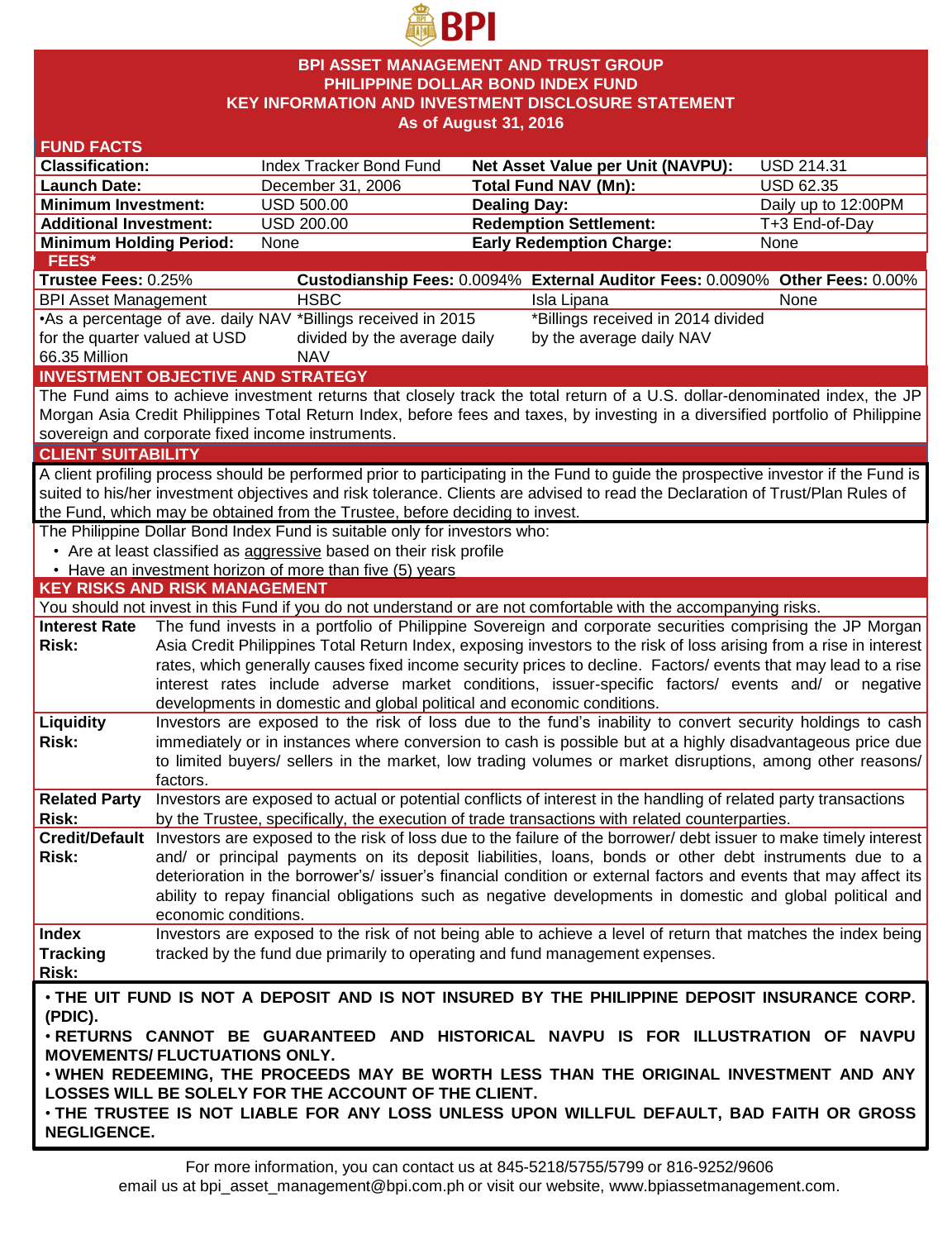# **FUND PERFORMANCE AND STATISTICS AS OF AUGUST 31, 2016**

(Purely for reference purposes and is not a guarantee of future results)



| <b>CUMULATIVE PERFORMANCE (%) 1</b>    |       |      |       |         |       |                   |
|----------------------------------------|-------|------|-------|---------|-------|-------------------|
|                                        | 1 mo  | 3 mo | 6 mo  | 1YR     | 3YRS  | S.I. <sup>2</sup> |
| <b>Fund</b>                            | 0.29  | 3.26 | 6.05  | 10.13   | 30.98 | 114.31            |
| <b>Benchmark</b>                       | 0.33  | 3.52 | 6.77  | 11.27   | 33.00 | 123.44            |
| <b>ANNUALIZED PERFORMANCE (%) 1</b>    |       |      |       |         |       |                   |
|                                        | 1YR   | 2YRS | 3YRS  | 4YRS    | 5YRS  | S.I.              |
| <b>Fund</b>                            | 10.13 | 7.70 | 9.41  | 5.34    | 6.95  | 8.20              |
| <b>Benchmark</b>                       | 11.27 | 8.50 | 9.97  | 5.93    | 7.47  | 8.67              |
| <b>CALENDAR YEAR PERFORMANCE (%) 1</b> |       |      |       |         |       |                   |
|                                        | YTD   | 2015 | 2014  | 2013    | 2012  | 2011              |
| <b>Fund</b>                            | 9.64  | 3.41 | 10.75 | $-5.23$ | 15.09 | 9.91              |
| <b>Benchmark</b>                       | 10.36 | 3.97 | 11.47 | $-5.10$ | 15.79 | 10.44             |

| <b>NAVPU over the past 12 months</b> |          |
|--------------------------------------|----------|
| Highest                              | 214.78   |
| Lowest                               | 193.08   |
| <b>STATISTICS</b>                    |          |
| <b>Weighted Ave Duration (Yrs)</b>   | 7.522    |
| Volatility, Past 1 Year (%) 3        | 2.81     |
| Port. Weighted Yield to Maturity (%) | 2.68     |
| <b>Current Number of Holdings</b>    | 46       |
| Tracking Error (3-Yr) <sup>4</sup>   | 0.56     |
| Average Credit Rating (Moody's/S&P)  | Baa2/BBB |

<sup>1</sup>Returns are net of fees.

<sup>2</sup>Since Inception

<sup>3</sup>Measures the degree to which the Fund fluctuates vis-à-vis its average return over a period of time.

<sup>4</sup>Measure of deviation between the Fund's return and benchmark returns. A lower number means the Fund's return is closely aligned with the benchmark. \*Declaration of Trust is available upon request

through branch of account.

| <b>PORTFOLIO COMPOSITION</b> |  |  |  |  |  |
|------------------------------|--|--|--|--|--|
| % of Fund                    |  |  |  |  |  |
| 68.71                        |  |  |  |  |  |
| 28.67                        |  |  |  |  |  |
| 2.62                         |  |  |  |  |  |
| <b>Maturity Profile</b>      |  |  |  |  |  |
| 2.62                         |  |  |  |  |  |
| 13.32                        |  |  |  |  |  |
| 15.77                        |  |  |  |  |  |
| 6.14                         |  |  |  |  |  |
| 21.29                        |  |  |  |  |  |
| 40.85                        |  |  |  |  |  |
|                              |  |  |  |  |  |

| <b>TOP TEN HOLDINGS</b> |                 |           |
|-------------------------|-----------------|-----------|
| <b>Name</b>             | <b>Maturity</b> | % of Fund |
| <b>RoP Bonds</b>        | 10/23/2034      | 8.97      |
| RoP Bonds               | 2/2/2030        | 7.46      |
| RoP Bonds               | 1/21/2024       | 7.27      |
| RoP Bonds               | 1/14/2031       | 6.70      |
| RoP Bonds               | 3/1/2041        | 6.37      |
| RoP Bonds               | 1/15/2021       | 5.42      |
| RoP Bonds               | 1/13/2037       | 4.91      |
| RoP Bonds               | 3/16/2025       | 4.57      |
| <b>JGSummit Bond</b>    | 1/23/2023       | 3.56      |
| <b>RoP Bonds</b>        | 6/17/2019       | 3.42      |

## **RELATED PARTY TRANSACTIONS\***

The Fund has investments and trade transactions with Bank of the Philippine Islands, its subsidiaries and related parties:

Bank of the Philippine Islands – USD1,700,000 International Container Terminal Services, Inc. – USD2,731,728

Investments in the said outlets were approved by the Trust Committee. Likewise, all related party transactions are conducted on an arm's length and best execution basis and within established limits.

\*Related party in accordance with BPI's internal policy.